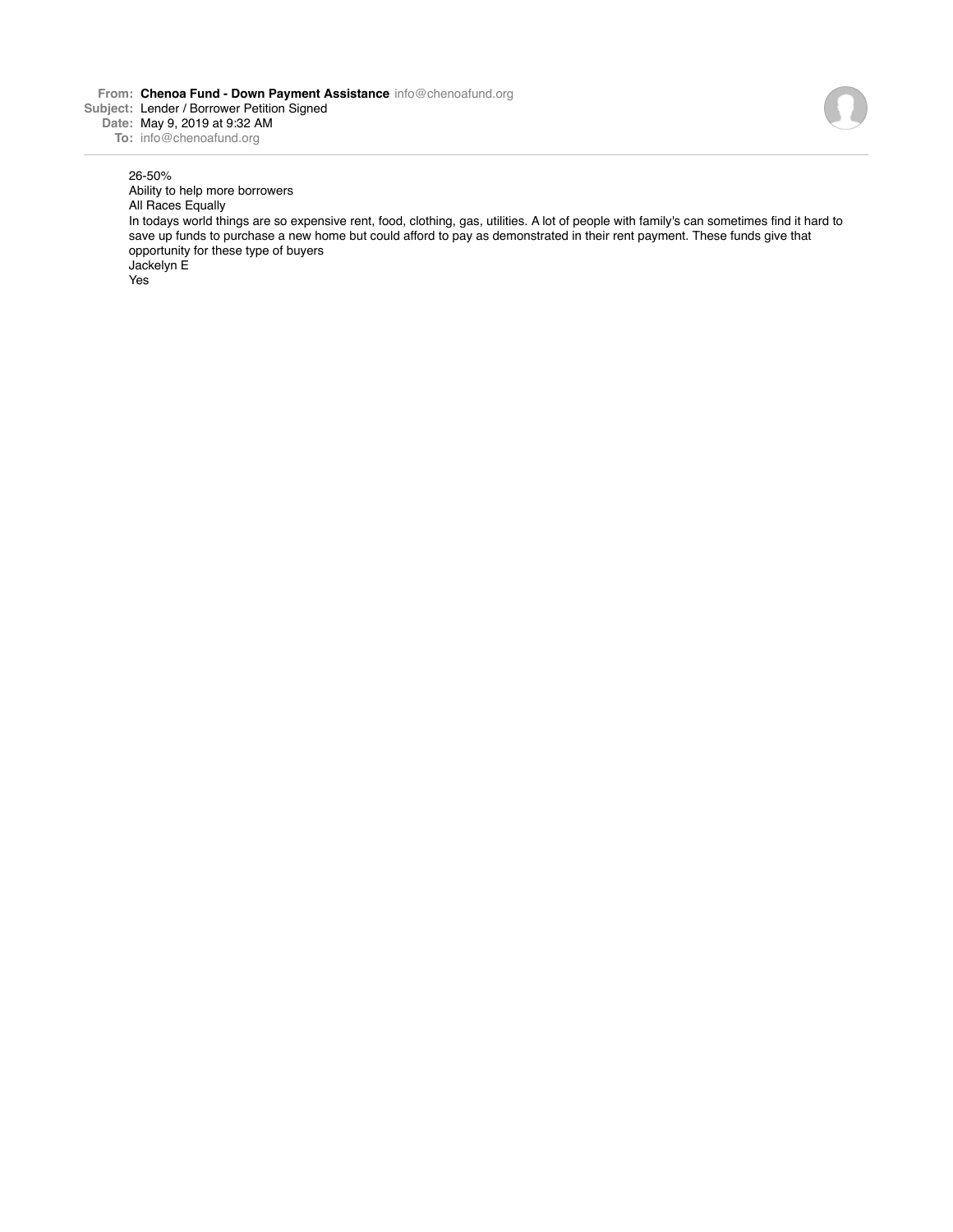**From: Chenoa Fund - Down Payment Assistance** info@chenoafund.org

**Subject:** Lender / Borrower Petition Signed

**Date:** May 14, 2019 at 10:02 AM

**To:** info@chenoafund.org

**What percentage of applicants who you've offered Chenoa Fund to in the past, would NOT have been able to buy a home without this program?**

76-100%

**What are the main reasons you offer the Chenoa Fund program?**

Ease of use, Ability to help more borrowers, Unique program features

**Based on your book of business, who will be most hurt by this new mortgagee letter?** Minorities

**Please provide any additional thoughts regarding why this program is important to you, and why Chenoa Fund should be allowed to continue its work**

**Name:** Eric R

**May we share your information outside our organization?:** Yes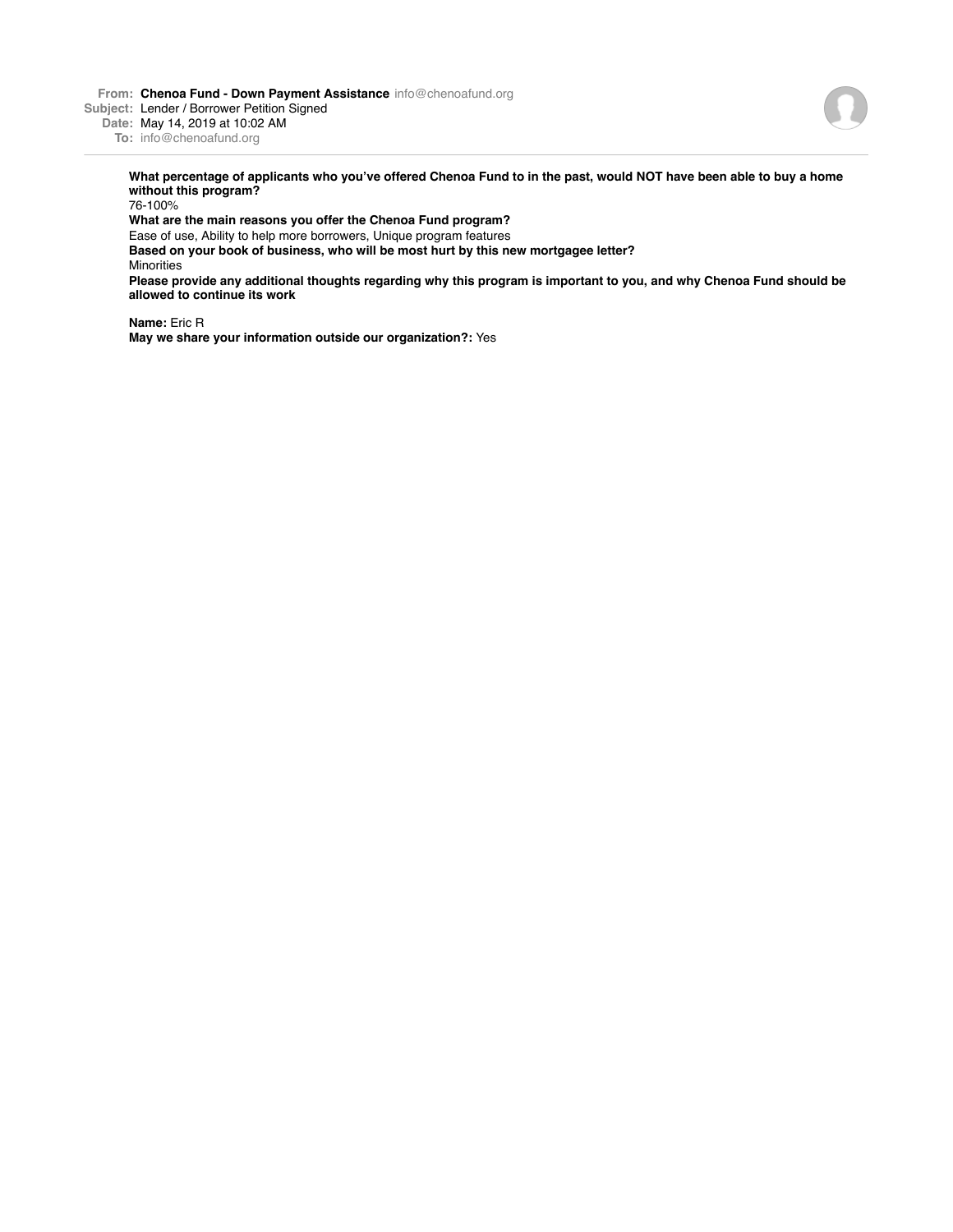**From: Chenoa Fund - Down Payment Assistance** info@chenoafund.org

**Subject:** Lender / Borrower Petition Signed

**Date:** May 14, 2019 at 10:02 AM

**To:** info@chenoafund.org

**What percentage of applicants who you've offered Chenoa Fund to in the past, would NOT have been able to buy a home without this program?**

0-25%

**What are the main reasons you offer the Chenoa Fund program?**

Ease of use, Ability to help more borrowers, Unique program features

**Based on your book of business, who will be most hurt by this new mortgagee letter?** Minorities

**Please provide any additional thoughts regarding why this program is important to you, and why Chenoa Fund should be allowed to continue its work**

**Name:** Adam D

**May we share your information outside our organization?:** Yes